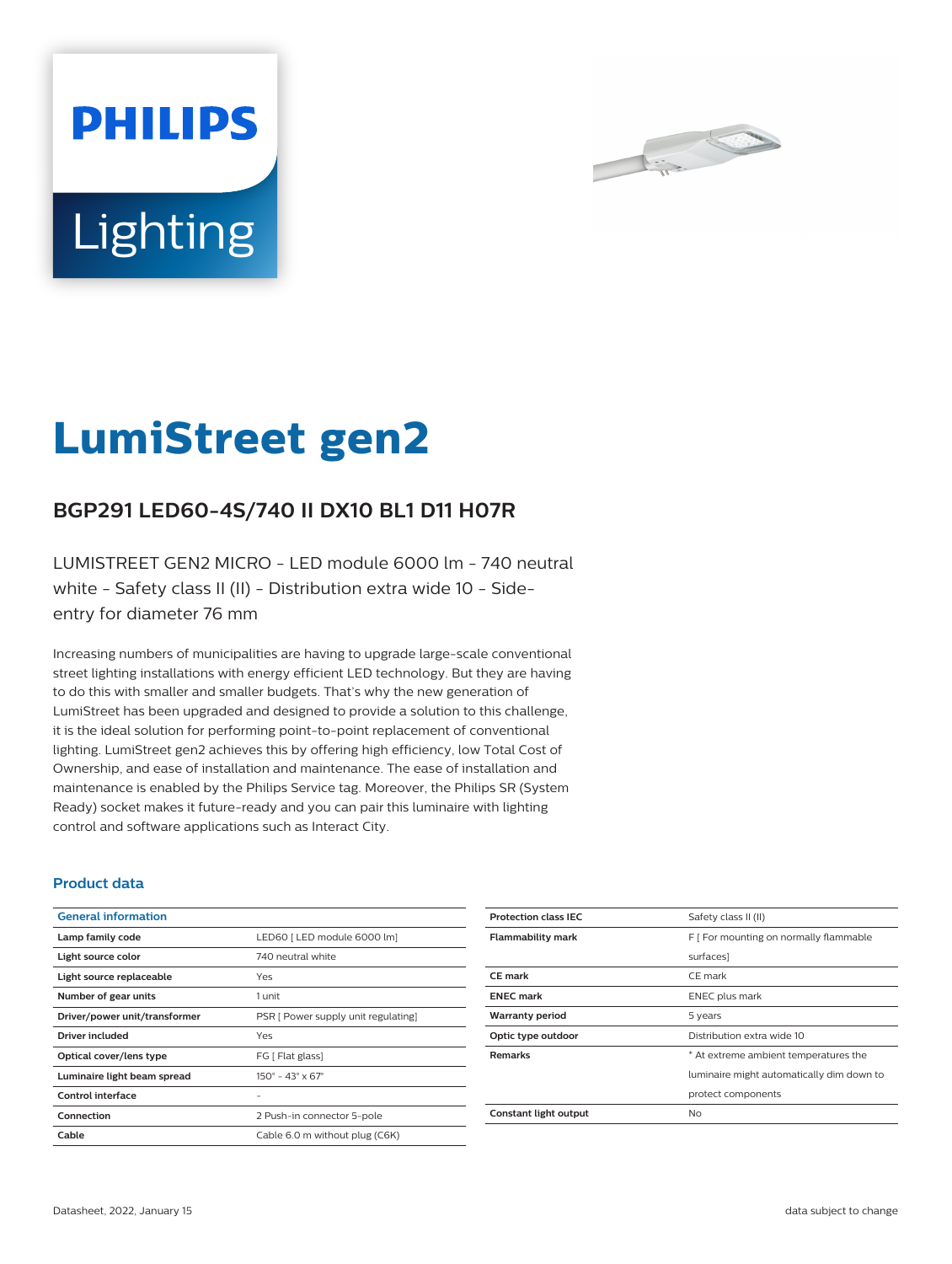### **LumiStreet gen2**

| Number of products on MCB of 16 A type 26 |                                                |
|-------------------------------------------|------------------------------------------------|
| в                                         |                                                |
| <b>EU RoHS compliant</b>                  | Yes                                            |
| Light source engine type                  | LED                                            |
| Service tag                               | Yes                                            |
| Serviceability class                      | Class A, luminaire is equipped with            |
|                                           | serviceable parts (when applicable): LED       |
|                                           | board, driver, control units, surge protection |
|                                           | device, optics, front cover and mechanical     |
|                                           | parts                                          |
| Product family code                       | BGP291 [ LUMISTREET GEN2 MICRO]                |
|                                           |                                                |
| <b>Light technical</b>                    |                                                |
| Upward light output ratio                 | 0                                              |
| Standard tilt angle posttop               | $O^{\circ}$                                    |
| Standard tilt angle side entry            | О°                                             |
|                                           |                                                |
| <b>Operating and electrical</b>           |                                                |
| <b>Input Voltage</b>                      | 220 to 240 V                                   |
| <b>Input Frequency</b>                    | 50 to 60 Hz                                    |
| Inrush current                            | 21 A                                           |
| Inrush time                               | 0.225 ms                                       |
| Power Factor (Min)                        | 0.98                                           |
|                                           |                                                |
| <b>Controls and dimming</b>               |                                                |
| Dimmable                                  | Yes                                            |
|                                           |                                                |
| <b>Mechanical and housing</b>             |                                                |
| <b>Housing Material</b>                   | Aluminum die-cast                              |
| <b>Reflector material</b>                 | Polycarbonate                                  |
| Optic material                            | Polymethyl methacrylate                        |
| Optical cover/lens material               | Glass                                          |
| <b>Fixation material</b>                  | Aluminum                                       |
| <b>Mounting device</b>                    | 76S [ Side-entry for diameter 76 mm]           |
| Optical cover/lens shape                  | Flat                                           |
| Optical cover/lens finish                 | Clear                                          |
| <b>Overall length</b>                     | 520 mm                                         |
| Overall width                             | 234 mm                                         |
| Overall height                            | 95 mm                                          |
| <b>Effective projected area</b>           | $0.0235 \; \text{m}^2$                         |
| Color                                     | Gray                                           |
| Dimensions (Height x Width x Depth)       | 95 x 234 x 520 mm (3.7 x 9.2 x 20.5 in)        |

| <b>Approval and application</b>        |                                               |
|----------------------------------------|-----------------------------------------------|
| Ingress protection code                | IP66 [ Dust penetration-protected, jet-proof] |
| Mech. impact protection code           | IK08 [ 5 J vandal-protected]                  |
| Surge Protection (Common/Differential) | Luminaire surge protection level until 6 kV   |
|                                        | differential mode and 8 kV common mode        |
|                                        |                                               |
| Initial performance (IEC compliant)    |                                               |

| Initial luminous flux (system flux)   | 5040 lm                |
|---------------------------------------|------------------------|
| Luminous flux tolerance               | $+/-7%$                |
| Initial LED luminaire efficacy        | 133 lm/W               |
| Init. Corr. Color Temperature         | 4000 K                 |
| Init. Color Rendering Index           | 70                     |
| Initial chromaticity                  | (0.381, 0.379) SDCM <5 |
| Initial input power                   | 38 W                   |
| Power consumption tolerance           | $+/-10%$               |
| Init. Color Rendering Index Tolerance | $+/-2$                 |

| Over time performance (IEC compliant) |  |
|---------------------------------------|--|
|                                       |  |

l,

| Control gear failure rate at median useful 10 % |     |
|-------------------------------------------------|-----|
| life 100000 h                                   |     |
| Lumen maintenance at median useful              | 196 |
| life* 100000 h                                  |     |
|                                                 |     |

| <b>Application conditions</b>      |                    |
|------------------------------------|--------------------|
| Ambient temperature range          | $-40$ to $+50$ °C. |
| Performance ambient temperature Tq | $25^{\circ}$ C     |
| Maximum dim level                  | 0% (digital)       |

| <b>Product data</b>                  |                                          |
|--------------------------------------|------------------------------------------|
| Full product code                    | 871951412559900                          |
| Order product name                   | BGP291 LED60-4S/740 II DX10 BL1 D11 H07R |
| <b>EAN/UPC - Product</b>             | 8719514125599                            |
| Order code                           | 12559900                                 |
| <b>Numerator - Quantity Per Pack</b> |                                          |
| Numerator - Packs per outer box      |                                          |
| Material Nr. (12NC)                  | 910925867776                             |
| Net Weight (Piece)                   | 5.802 kg                                 |